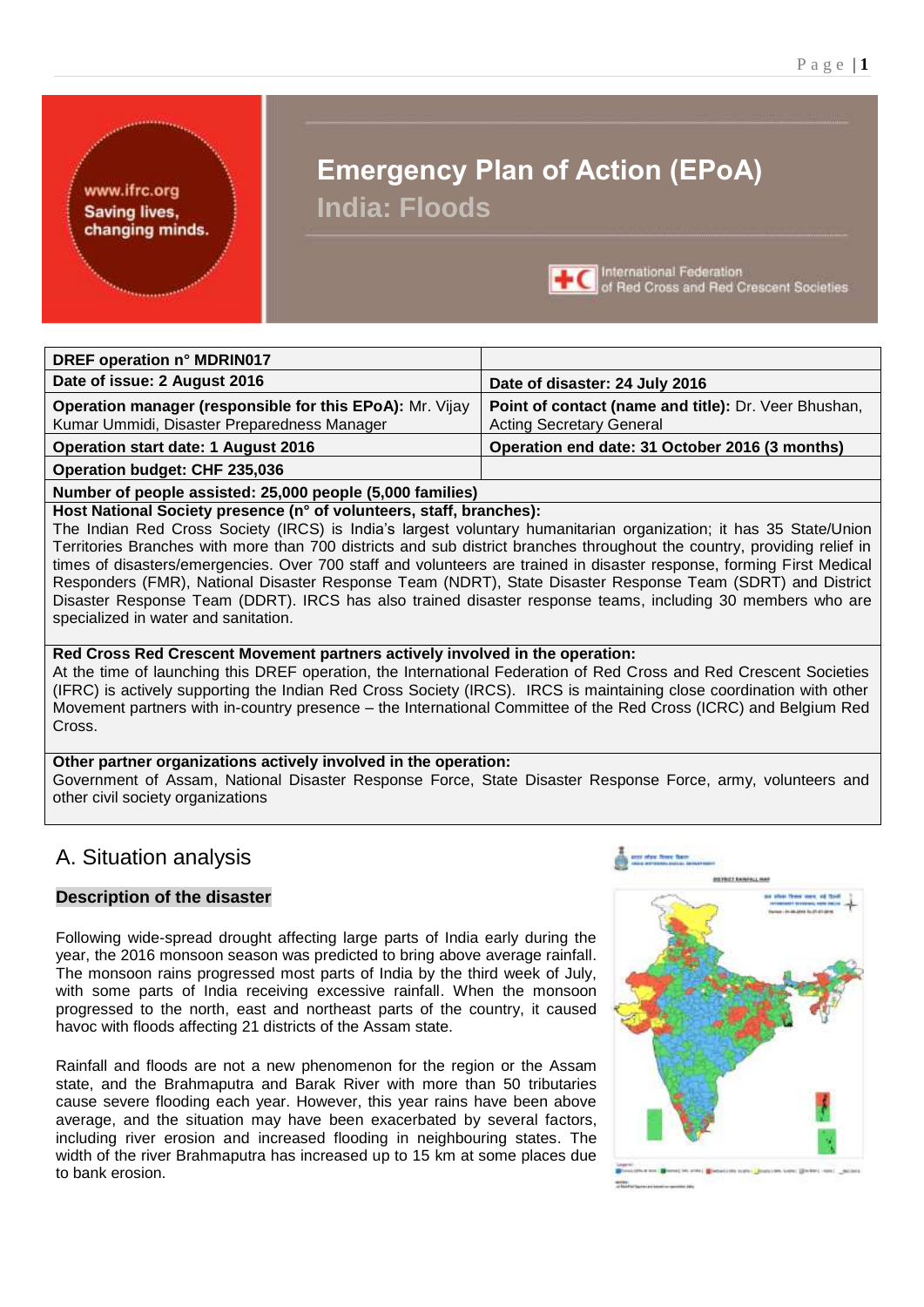The map<sup>1</sup> above indicates an excess amount of rainfall by around 20% during this year's monsoon period in the areas indicated in blue. By the end of July, over 1.7 million people are affected by floods in 21 districts of Assam, of which 10 districts are severely affected<sup>2</sup>. National and state disaster response forces (NDRF and SDRF) and army along with volunteers are coordinating with and supporting district administrations in the affected districts in search and rescue and relief operations.

Relief camps have been established and relief supplies including food and non-food items are being supplied to the affected people. The government in coordination with disaster response forces (NDRF and SDRF), army and volunteers has been providing relief supplies. Reports indicate damage to public infrastructure, embankments, roads and bridges.

Government has sought assistance from Indian Red Cross Society and other civil society organizations. Interagency group lead by Sphere India is coordinating disaster needs assessment and publishing situation updates. The following statistics are as published by the Assam state disaster management authority as of 27 July 2016.



First Medical Responders (FMR) trained for disaster response support across India have been assisting the authorities in providing first aid support. They are trained for first-aid, needs assessment, relief distribution, psychosocial support (PSS), etc. Based on the immediate assessed and based on the existing capacities of the Assam state branch, immediate relief supplies (including hygiene kits) will be distributed.

| <b>Worst Affected Districts</b>                      | Lakhimpur, Golaghat, Jorhat, Barpeta, Bongaigaon, Goalpara, Dhubri,<br><b>Morigaon, Darrang and Nalbari</b>                                 |
|------------------------------------------------------|---------------------------------------------------------------------------------------------------------------------------------------------|
| Number of people confirmed dead                      | 3                                                                                                                                           |
| Number of affected people                            | 1,668,865                                                                                                                                   |
| <b>Number of affected villages</b>                   | 2964                                                                                                                                        |
| Number of relief camps established                   | 472                                                                                                                                         |
| Number of people sheltered in relief<br>camps        | 112,853                                                                                                                                     |
| Number of relief distribution<br>centers established | 186                                                                                                                                         |
| Number of damaged or destroyed<br>houses             | 98 fully washed away and 225 partially damaged                                                                                              |
| Number of livestock washed away<br>in floods         | 18                                                                                                                                          |
| Type of relief items distributed                     | <b>Food items:</b> Rice, lentils, cooking oil and baby food<br><b>Non-food items:</b> Tarpaulins, cattle feed, bleaching powder and candles |
| <b>Other Damages</b>                                 | Damage to infrastructure, roads, embankments, bridges, etc.                                                                                 |
| <b>Crop area affected</b>                            | 194,309 hectares                                                                                                                            |

<sup>1</sup> 1 Source: Indian Meteorological Department web portal:<http://www.imd.gov.in/Welcome%20To%20IMD/Welcome.php>

<sup>&</sup>lt;sup>2</sup> Source: Assam Sate Disaster Management Agency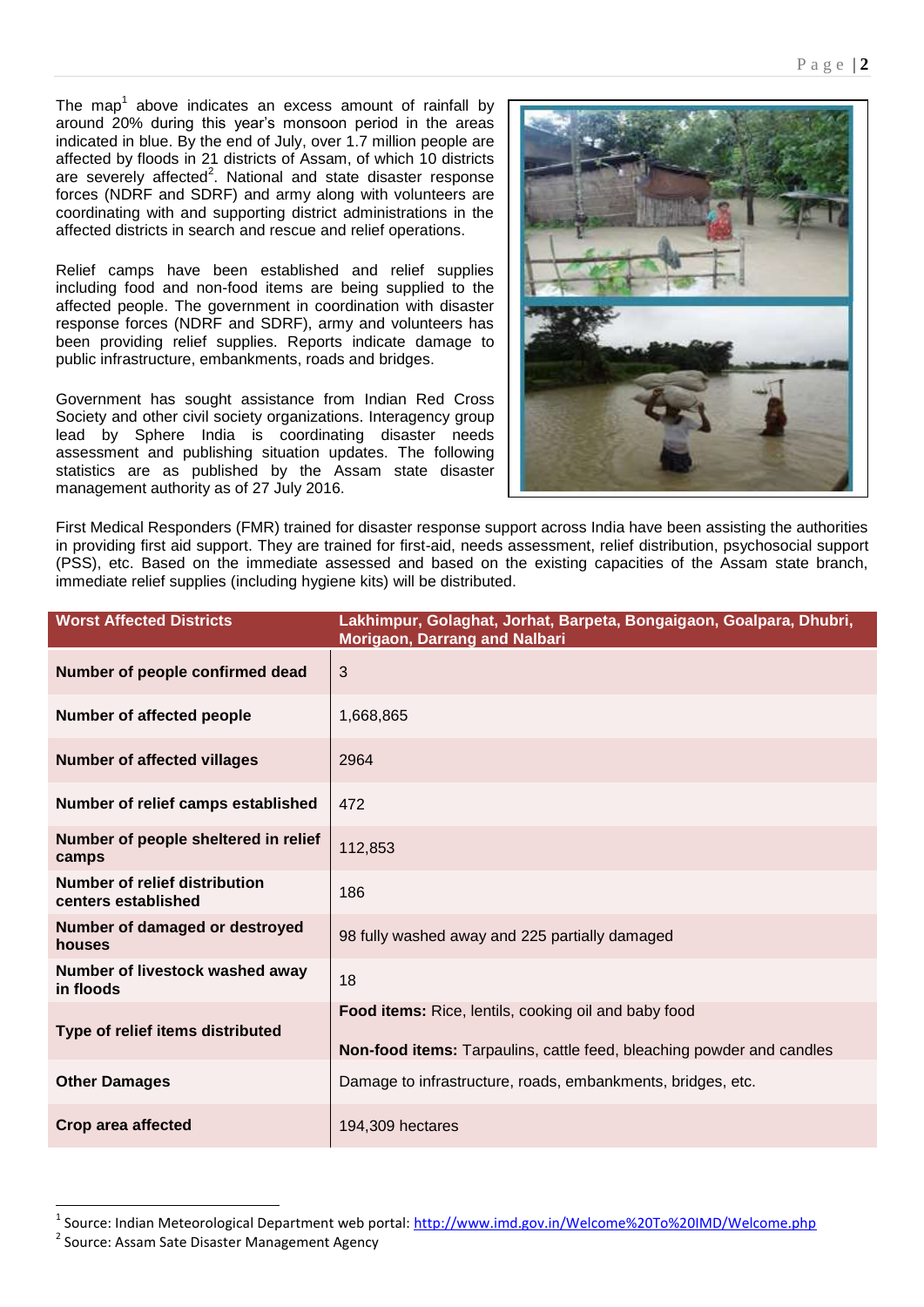#### **Summary of the current response**

#### **Response by Indian Red Cross Society**

- First medical responders have been alerted and deployed by the state branch;
- IRCS headquarters released 500 family packs from one of their regional warehouses (1 family pack consists of 1 bed sheet, 1 cotton blanket, 1 sari (female clothing), 1 dhoti (male clothing), 1 towel, 1 plastic bucket, 1 kitchen set, 1 tarpaulin and 1 mosquito net);
- Volunteers are providing first-aid, search and rescue and evacuation support to the authorities and disaster response forces and army;
- Actively supporting efforts by state and district authorities and response forces in relief operation;
- Conducting disaster needs assessment.

#### **Overview of Red Cross Red Crescent Movement in country**

In addition to the International Federation of Red Cross and Red Crescent Societies (IFRC), in-country Movement partners include the International Committee of the Red Cross (ICRC), and Belgium Red Cross- Flanders. The IFRC has a regional delegation in New Delhi, which has been closely monitoring the rainfall and flooding situation, providing technical support to the IRCS for the preparation of DREF request.

#### **Movement Coordination**

IFRC is coordinating with IRCS in the flood response, as well as with other Movement partners including ICRC and Belgian Red Cross- Flanders.

#### **Overview of non-RCRC actors in country**

The government of India and affected State governments are leading the response to floods across the state. Other non-RCRC stakeholders such as Sphere India and other NGOs and INGO's such as *Save the Children*, *OXFAM*, *CARITAS*, *Children Aid* and *ACTED* are also working on assessments and response interventions.

#### **Response by government of Assam**

- Deployed National Disaster Response Force (NDRF), State Disaster Response Force (SDRF) and army;
- Search and rescue and evacuation operations still continue;
- Established relief camps where people being evacuated are sheltered;
- Providing relief supplies to the affected through a coordinated effort among response forces, army, volunteers and district administration;

#### **Needs analysis, beneficiary selection, risk assessment and scenario planning**

Floods have displaced thousands of people whose houses have been flooded. They have lost all their household items and are presently living in the relief camps established by the Assam State Disaster Management Authority. People in these camps are receiving food supplied from the government authorities with support from National Disaster Response Force (NDRF), State Disaster Response Force (SDRF), army and volunteers. In addition to government, other civil society organisations, philanthropists are supporting the people living in camps. Family pack items have been identified as one of the needs in the initial assessments carried out by Inter Agency Group led by Sphere with other civil society organisations members. Based on the needs, IRCS will distribute tarpaulins from their existing stocks.

The seasonal monsoon flood is a common occurrence; however this year there has been excessive rainfall and the subsequent intensified flooding situation has resulted in a larger scale disaster. In responding to the situation, the IRCS, with the support of IFRC, requesting for DREF support to better meet the humanitarian needs. The communities have coping capacities for seasonal floods due to the previous community preparedness and resilience initiatives of IRCS, IFRC and other agencies; however many of them were not prepared for a situation of such scale.

IRCS State branch has been gathering information from the FMR volunteers in the affected districts about the flood situation that have highlighted widespread impact of the floods on the communities. Essential household items and drinking water have been identified as the immediate and basic needs of the affected population.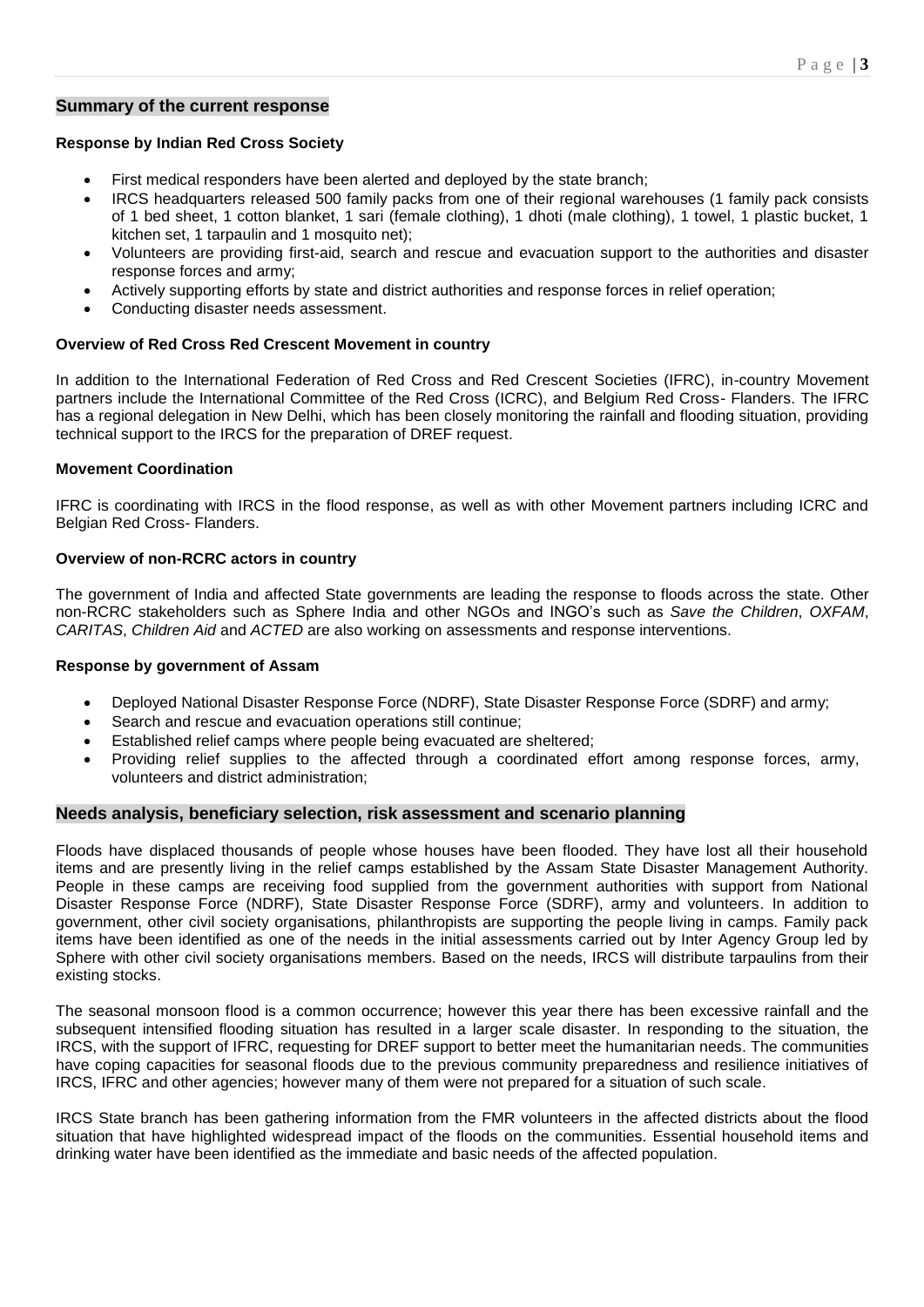Beneficiary selection will be conducted in coordination with the local authorities, and priority will be given to the most vulnerable including those who have been displaced by floods and are living in temporary shelters,

#### **Risk Assessment**

There are constraints in the affected areas due to blocked roads. As of date, many areas are still cut off due to floodwaters having blocked the roads. However, it is expected that access will improve in the coming days when floodwater recede.

### B. Operational strategy and plan

#### **Overall objective**

The overall objective is to ensure that the immediate needs of the 5,000 flood-affected families are met through provision of emergency relief items and safe drinking water over a three-month period.

#### **Proposed strategy**

IRCS will utilise the widespread presence of its staff and volunteers including First Medical Responders (FMR) across the affected areas They have been actively engaged in disaster response activities, since the heavy rain started. The operation is relief focused, providing the affected population, and especially those who are displaced, with essential household items and drinking water supply.

The DREF operation will focus on the following areas:

- 1. Distribution of family packs $3$  to 5,000 affected families;
- 2. Replenishment of  $5,000$  family packs<sup>4</sup>
- 3. Safe drinking water supply to the affected families through the deployment of 5 water purification units;
- 4. Deployment of RDRT to support the installation and functioning of the water purification units
- 5. Hygiene promotion activities
- 6. Post disaster needs assessment using ODK;

A total of 5,000 families in the worst affected districts of Assam (identified through initial IRCS field assessments) will be supported through the DREF operation.

The national headquarters of IRCS has released an initial consignment of relief packs from its prepositioned stocks (in different numbers – exact statistics awaited) from their warehouses located in north and north-east states. The DREF operation will allow the IRCS to scale up the number of people to be supported, and will also allow IRCS to replenish the relief items distributed by the respective state branches so far. It has been decided by IRCS that approximately 5,000 most vulnerable and affected families spread across the affected districts in Assam will be supported in the response operation.

To provide drinking water to the affected people, IRCS will send five water purification units from their regional warehouse located at Bahadurgarh. DREF will cover the transportation, installation and water supply cost for these units and its operationalization by NDWRT or RDRT members supported by local volunteers of IRCS.

#### **Operational support services**

#### **Human resources**

1

No new paid staff will be engaged for this operation, implementation will be supported by volunteers and staff members existing in both IRCS and IFRC Country Cluster Support Team (CCST). Mobilization of FMR, NDRT, NDWRT and RDRT as well as staff expenses are covered in the operational budget.

 $^3$  The family pack items to be replenished consist of the following items  $-1$  bed sheet, 1 cotton blanket, 1 sari (female clothing), 1 dhoti (male clothing), 1 towel, 1 plastic bucket, 1 kitchen set)

<sup>4</sup> IRCS has some tarpaulins in stock it might distribute for needed families. Those will not required to be replenished with this DREF.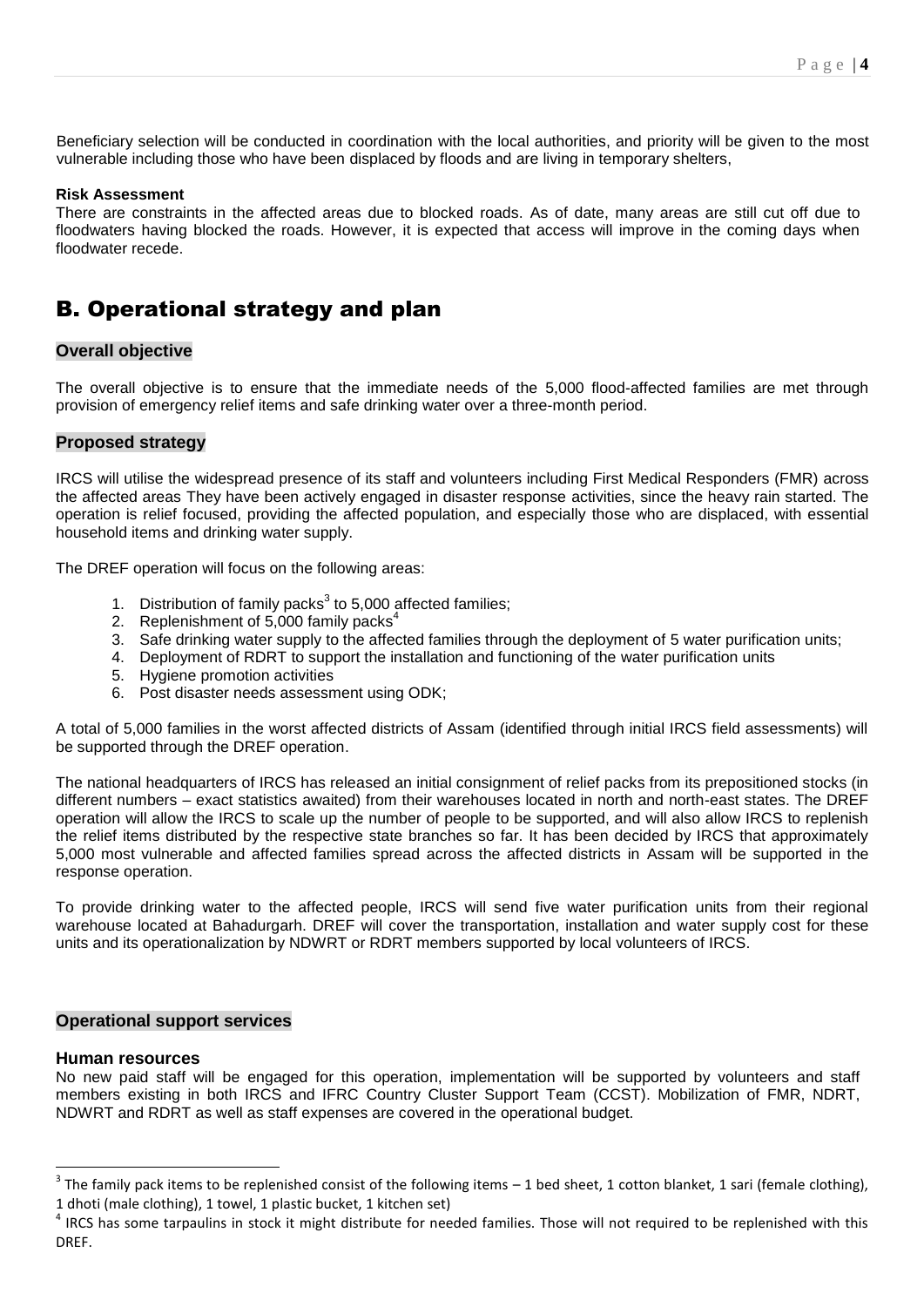#### **Logistics and supply chain**

Logistics support will be provided following IFRC procedures to source and procure relief items needed, and to ensure the efficient and timely delivery of these items for the success of the operation. Non-food relief items that are being dispatched from pre-positioned stocks will be replenished following IFRC procurement procedures. The transportation and distribution cost within the country, if any, will be covered by this DREF.

IFRC CCST is providing logistical support to IRCS in local procurement of relief supplies and technical advice for the same. IFRC, CCST will also keep close communication with IRCS to ensure transparency and accountability in the process of replenishment of relief stocks. The Asia Pacific Regional Logistics Unit (RLU) will also provide additional logistics support to CCST, Delhi and IRCS.

#### **Communications**

CCST, Delhi will publish news story on the IFRC website with technical support from the Asia Pacific Regional Office, Kuala Lumpur on the India floods; two DMIS updates were already published.

Communications support to the National Society will also be provided by IFRC with support from Asia Pacific Regional office, upon the request of IRCS. This may include media relations and public communications assistance that contributes towards the positioning of the National Society response.

#### **Security**

IRCS and IFRC security focal point will continue to monitor the situation. Any security concerns will be handled with local authorities as per the existing security framework.

#### **Planning, monitoring, evaluation, & reporting (PMER)**

IRCS will oversee all operational, implementation, monitoring and evaluation, and reporting aspects of the present operation in the flood affected area through its countrywide network of branches and volunteers. IFRC, through its office in Delhi will provide technical support in programme management to ensure the operation objectives are met.

Operation updates will be scheduled to provide necessary information in relation to the progress of the operation, any changes in the situation during the reporting period, and any particular problem, constraint or unmet needs. A final report on the operation will be made available three months after the end of the operation.

#### **Administration and Finance**

Operational expenses such as volunteer per diem, accommodation, transportation, communication and coordination activities are factored in. Procurement of family pack items will be done following IFRC procedures. IRCS national headquarters will provide finance and administration support to the operation, with support from the finance team of the IFRC CCST Delhi.

#### Crosscutting matters

#### **Gender, diversity and protection**

Gender, diversity and protection issues will be mainstreamed in this operation. IRCS will be encouraged to deploy female FMR volunteers for assessment and distribution of relief supplies. Among others, areas of focus will include prevention of sex and gender-based violence (SGBV) and child protection. Mainstreaming of gender, diversity and protection issues will also ensure that accountability lines are in place for GBV response and prevention.

IRCS will strive to capture sex and age disaggregated data for the purpose of understanding the number and specific vulnerability of females to males based on their gender roles and age (i.e. to understand if a higher proportion of women, children or men are made vulnerable).

#### **Community engagement and accountability**

Community accountability and feedback/response mechanisms will be integrated into the operation to ensure that affected populations have access to timely and accurate information on the nature and scope of services provided by SLRCS, and expected behavior of staff and volunteers.

Because only a fraction of affected populations will be targeted, the selection criteria will need to be communicated clearly to beneficiaries and wider communities, so that people will understand the rationale behind targeting. This will help to prevent any potential tensions/frustrations by those people who do not meet the beneficiary selection criteria.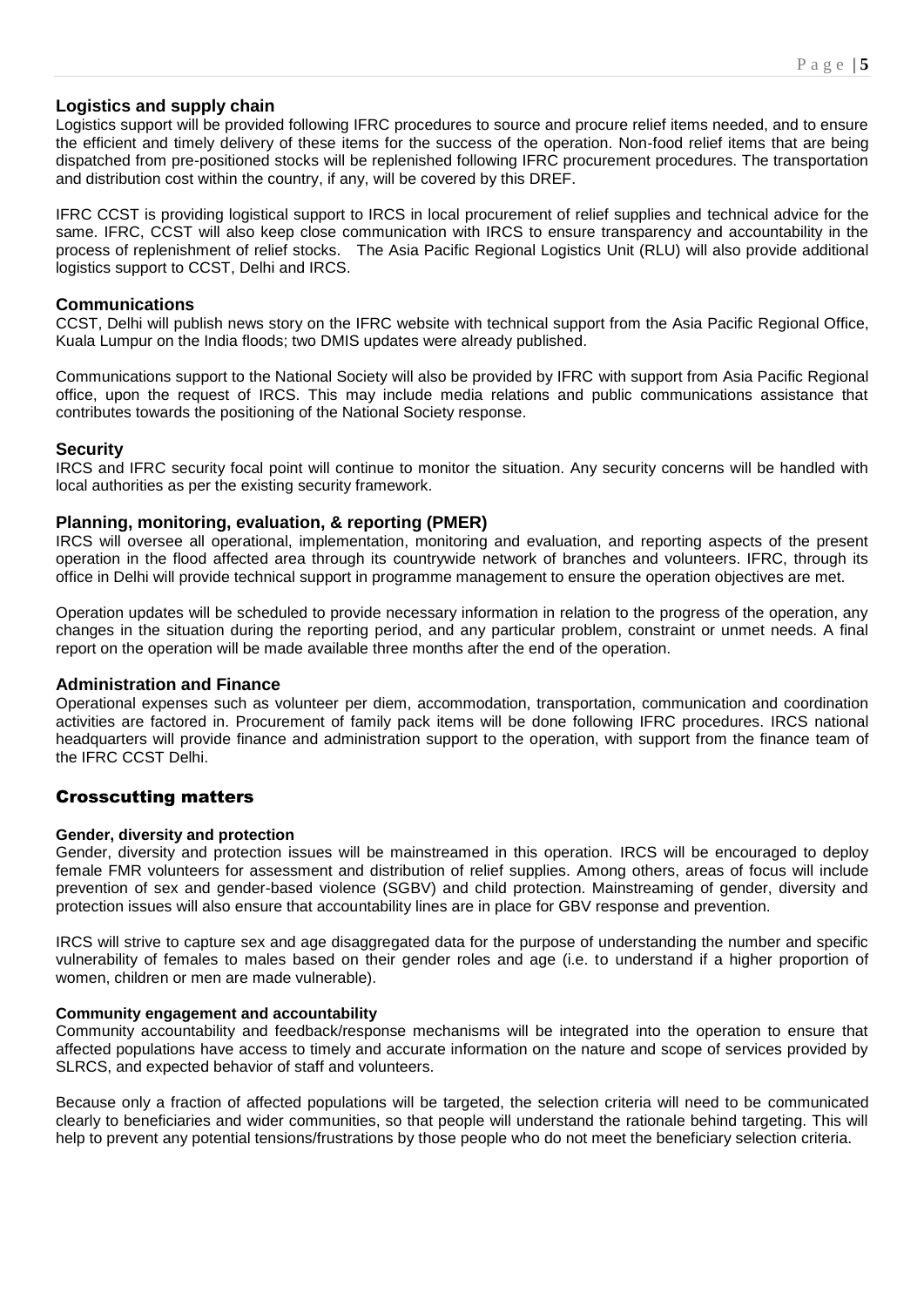## C. DETAILED OPERATIONAL PLAN

### Water, sanitation and hygiene

 $\overline{a}$ 

Need analysis: Currently the specific sectoral needs analysis has been difficult to obtain as access to the sites is restricted by authorities due to floods being ongoing and risks. A joint rapid needs assessments lead by the Inter Agency Group of Assam is currently ongoing. The report of the results is expected by 1 August.<sup>5</sup> However, according to the Inter Agency Group latest sitrep<sup>6</sup> water purification, aqua tab, disinfectant (bleaching powder) chlorination, and hygiene promotion is one of the priority emerging needs for the affected community. Although detailed assessments are not yet available, due to the high amount of people affected it is therefore established that IRCS would be able to support in this sector.

Population to be assisted: Up to 5,000 families (25,000 people) will be targeted with provision of safe drinking water through deployment of 5 water purification units.

| Outcome 1: The risks of water and sanitation related diseases are reduced                            |              |              |                   |  |  |  |  |  |    |  |    |    |    |                                    |
|------------------------------------------------------------------------------------------------------|--------------|--------------|-------------------|--|--|--|--|--|----|--|----|----|----|------------------------------------|
| Output 1.1: Daily access to safe water which meets Sphere standards is provided to target population |              |              |                   |  |  |  |  |  |    |  |    |    |    |                                    |
| Indicators:                                                                                          |              |              |                   |  |  |  |  |  |    |  |    |    |    |                                    |
| No. of people provided with safe water that meets SPHERE standards<br>a)                             |              |              |                   |  |  |  |  |  |    |  |    |    |    |                                    |
| No. of litres safe water distributed<br>b)                                                           |              |              |                   |  |  |  |  |  |    |  |    |    |    |                                    |
| No. of people reached with hygiene promotion activities<br>C)                                        |              |              |                   |  |  |  |  |  |    |  |    |    |    |                                    |
| Activities planned<br>Month                                                                          |              |              |                   |  |  |  |  |  | 10 |  | 12 | 13 | 15 | Add week / month columns as needed |
| Deploy 5 water purification units<br>1.1.1                                                           |              |              | $X$ $X$           |  |  |  |  |  |    |  |    |    |    |                                    |
| 1.1.2<br>Printing and distribution of hygiene promotion                                              | $\mathsf{x}$ | $\mathsf{x}$ |                   |  |  |  |  |  |    |  |    |    |    |                                    |
| materials                                                                                            |              |              |                   |  |  |  |  |  |    |  |    |    |    |                                    |
| 1.1.3<br>Mobilize trained staffs (NDRT, NDWRT, RDRT) and                                             |              |              | $x \mid x \mid x$ |  |  |  |  |  |    |  |    |    |    |                                    |
| FMR volunteers for safe water handling and support                                                   |              |              |                   |  |  |  |  |  |    |  |    |    |    |                                    |
| hygiene promotion                                                                                    |              |              |                   |  |  |  |  |  |    |  |    |    |    |                                    |
| 1.1.4<br>Conduct hygiene promotion through awareness                                                 | $\mathsf{X}$ |              | $x \mid x \mid$   |  |  |  |  |  |    |  |    |    |    |                                    |
| raising activities                                                                                   |              |              |                   |  |  |  |  |  |    |  |    |    |    |                                    |

<sup>5</sup> <https://docs.google.com/spreadsheets/d/1wYKGzt-PeIp8wAkvZLgmQmkNoXpIlGiIFi2N47yVAws/edit?ts=57932b49&pref=2&pli=1#gid=638591322>

<sup>6</sup> <https://sphereindiablog.wordpress.com/2016/07/27/situation-report-6-floods-situation-in-assam-27th-july-2016/>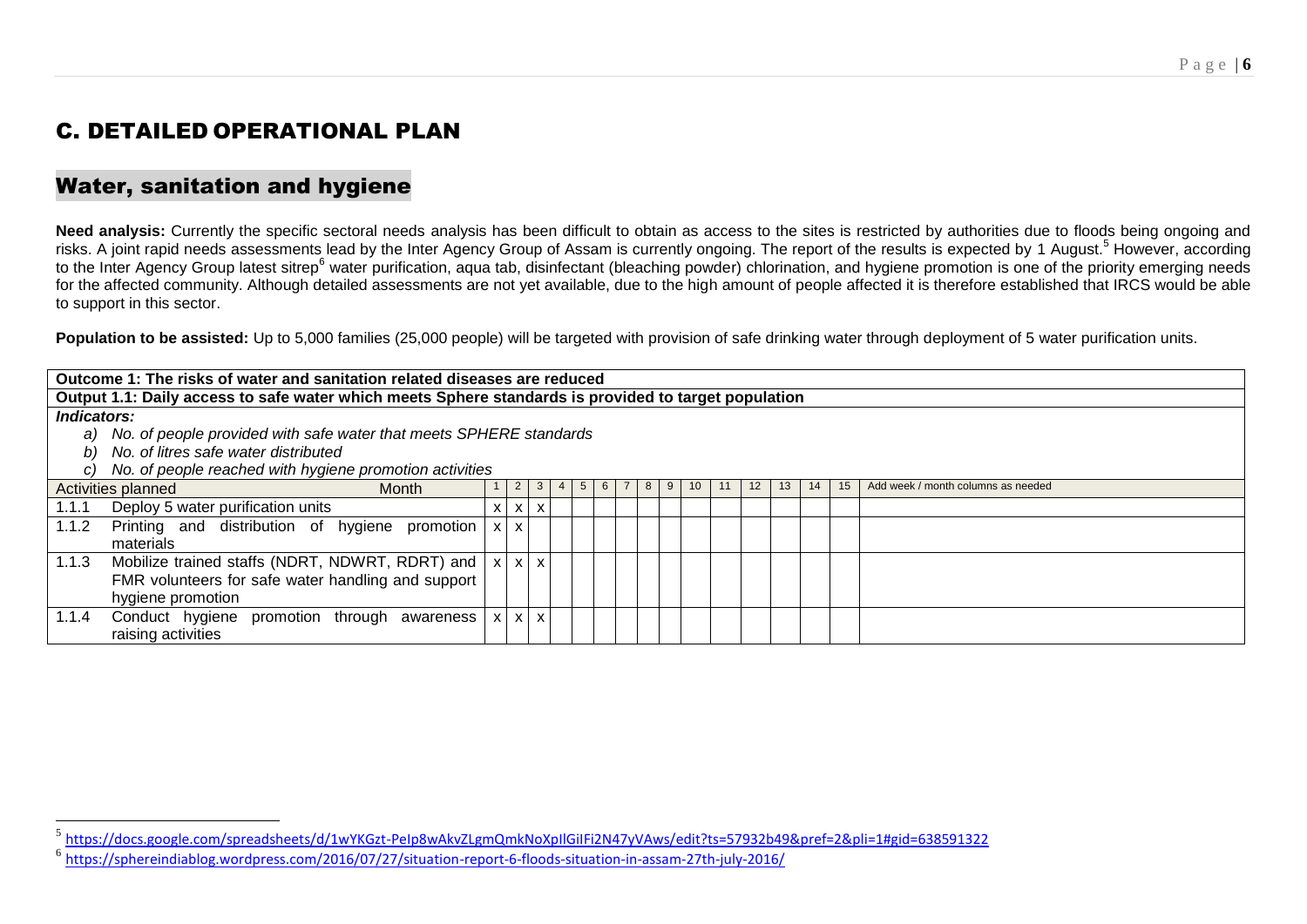### Shelter (including Household non-food items)<sup>7</sup>

**Need analysis:** As explained in the section above the sectoral assessments results from the Joint rapid assessment will be available by 1 August**.** Based on the Inter Agency Group latest sitrep<sup>8</sup> non-food items (NFIs) are a priority due to high amounts of affected people and the fact that at least 229,544 people are currently displaced in 517 relief camps or attending 186 of the relief centers. IRCS is able to cover part of the needs with its current stocks of family packs to meet the NFI needs.

Population to be assisted: Up to 5,000 families (25,000 people) will be targeted with provision of family packs<sup>9</sup>.

|                                                                                                       | Outcome 2: Immediate shelter and essential household item needs of the affected population are addressed |  |                |                   |                   |  |  |    |  |                 |  |            |                   |           |                                    |
|-------------------------------------------------------------------------------------------------------|----------------------------------------------------------------------------------------------------------|--|----------------|-------------------|-------------------|--|--|----|--|-----------------|--|------------|-------------------|-----------|------------------------------------|
| Output 2.1: Emergency shelter materials and essential household items provided to the target families |                                                                                                          |  |                |                   |                   |  |  |    |  |                 |  |            |                   |           |                                    |
|                                                                                                       | Indicators:                                                                                              |  |                |                   |                   |  |  |    |  |                 |  |            |                   |           |                                    |
| a)                                                                                                    | No. of households provided with essential household items                                                |  |                |                   |                   |  |  |    |  |                 |  |            |                   |           |                                    |
| b) No. of households provided with emergency shelter assistance                                       |                                                                                                          |  |                |                   |                   |  |  |    |  |                 |  |            |                   |           |                                    |
|                                                                                                       | Month<br>Activities planned                                                                              |  | 2 <sub>1</sub> |                   | 3   4   5   6   7 |  |  | 89 |  | 10 <sup>1</sup> |  | $\vert$ 12 | $13 \mid 14 \mid$ | $15 \mid$ | Add week / month columns as needed |
| 2.1.1                                                                                                 | Procurement of non-food relief items adequate to $ x x $                                                 |  |                |                   |                   |  |  |    |  |                 |  |            |                   |           |                                    |
|                                                                                                       | meet the needs of 5,000 families                                                                         |  |                |                   |                   |  |  |    |  |                 |  |            |                   |           |                                    |
| 2.1.2                                                                                                 | Replenish non-food items in the warehouses                                                               |  |                | $\checkmark$<br>↗ |                   |  |  |    |  |                 |  |            |                   |           |                                    |

### **Quality programming**

l

| $\mid$ Outcome 3: Continuous assessment and analysis is used to inform the design and implementation of the operation |              |    |                           |  |  |             |  |            |                 |  |  |                |                                         |
|-----------------------------------------------------------------------------------------------------------------------|--------------|----|---------------------------|--|--|-------------|--|------------|-----------------|--|--|----------------|-----------------------------------------|
| Output 3.1: Participation in assessments and continuous collection of information from local units                    |              |    |                           |  |  |             |  |            |                 |  |  |                |                                         |
| Activities planned<br>Month                                                                                           |              |    |                           |  |  | 2 3 4 5 6 7 |  | $8 \mid 9$ | 10 <sup>1</sup> |  |  | $12$   13   14 | 15   Add week / month columns as needed |
| 3.1.1. Conduct rapid field assessments using ODK                                                                      |              |    |                           |  |  |             |  |            |                 |  |  |                |                                         |
| 3.1.2. Identify needs and response strategies                                                                         |              |    |                           |  |  |             |  |            |                 |  |  |                |                                         |
| 3.1.3. Mobilize volunteers in the respective district                                                                 |              |    | $x \mid x$                |  |  |             |  |            |                 |  |  |                |                                         |
| branches                                                                                                              |              |    |                           |  |  |             |  |            |                 |  |  |                |                                         |
| 3.1.4. Carry out relief distribution to the target beneficiaries                                                      | $\mathbf{Y}$ |    | $X$ $X$                   |  |  |             |  |            |                 |  |  |                |                                         |
| 3.1.5. Monitor the response interventions                                                                             |              | X. | $\boldsymbol{\mathsf{x}}$ |  |  |             |  |            |                 |  |  |                |                                         |
| 3.1.6. After action review                                                                                            |              |    | X                         |  |  |             |  |            |                 |  |  |                |                                         |

 $^7$  The targeted families will be selected among the most vulnerable within the most affected districts. This applies to all sector in this section.

<sup>8</sup> <https://sphereindiablog.wordpress.com/2016/07/27/situation-report-6-floods-situation-in-assam-27th-july-2016/>

 $^9$  Family pack consists of 1 bed sheet, 1 cotton blanket, 1 sari (female clothing), 1 dhoti (male clothing), 1 towel, 1 plastic bucket, 1 kitchen set)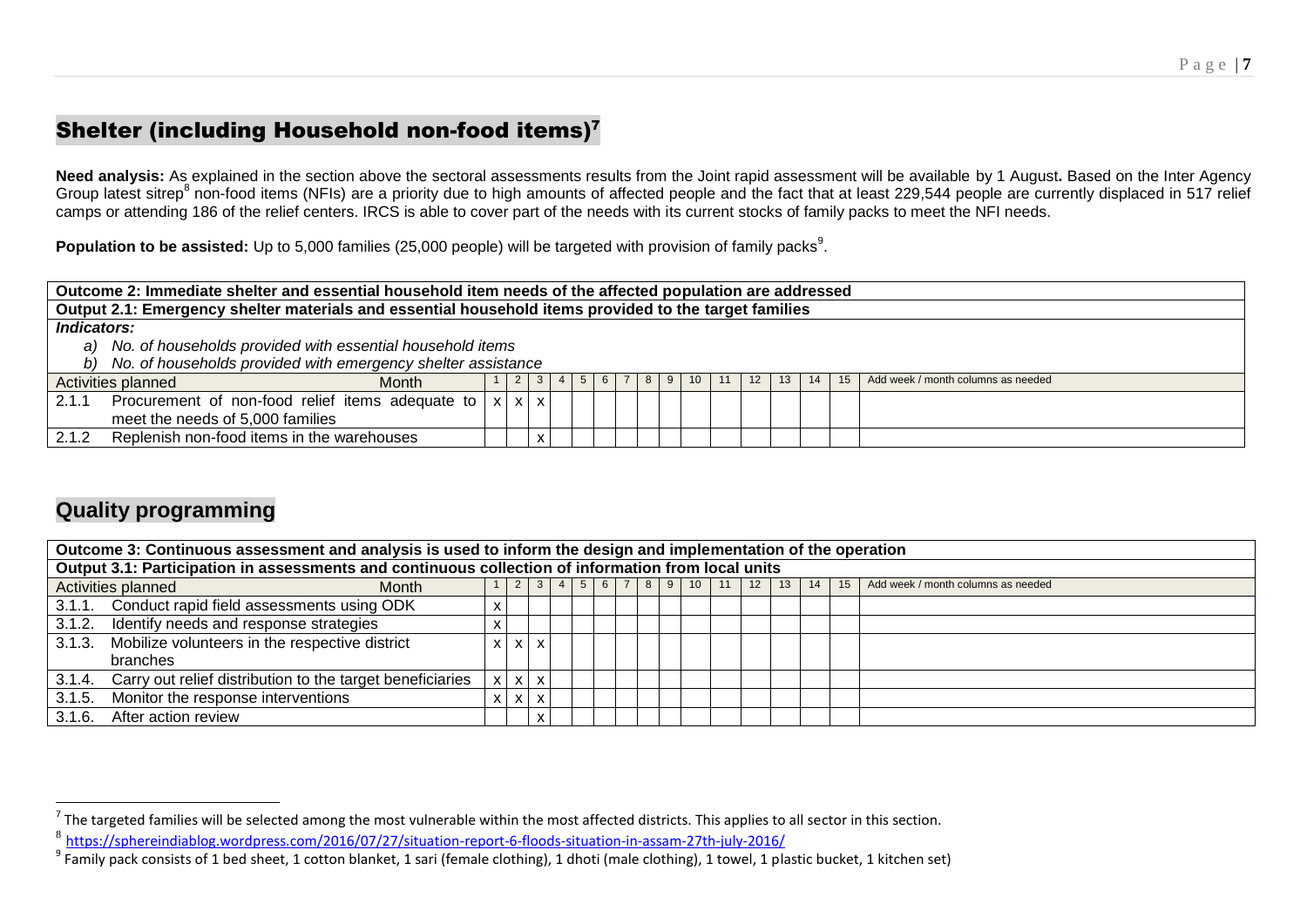# <span id="page-7-0"></span>**Budget**

## **DREF OPERATION**

# MDRIN017 India : Floods 30/07/2016

| <b>Budget Group</b>                                     | <b>DREF Grant Budget</b><br><b>CHF</b> |
|---------------------------------------------------------|----------------------------------------|
|                                                         |                                        |
| Clothing & Textiles                                     | 50,758                                 |
| Water, Sanitation & Hygiene                             | 1,500                                  |
| <b>Teaching Materials</b>                               | 2,500                                  |
| Utensils & Tools                                        | 106,848                                |
| <b>Other Supplies &amp; Services</b>                    | 3,600                                  |
| <b>Total RELIEF ITEMS, CONSTRUCTION AND SUPPLIES</b>    | 165,206                                |
|                                                         |                                        |
| Storage, Warehousing                                    | 1,500                                  |
| Distribution & Monitoring                               | 10,000                                 |
| <b>Logistics Services</b>                               | 6,000                                  |
| <b>Total LOGISTICS, TRANSPORT AND STORAGE</b>           | 17,500                                 |
|                                                         |                                        |
| Volunteers                                              | 14,400                                 |
| <b>Total PERSONNEL</b>                                  | 14,400                                 |
|                                                         |                                        |
| Travel                                                  | 18,585                                 |
| Office Costs                                            | 3,000                                  |
| Communications                                          | 2,000                                  |
| <b>Total GENERAL EXPENDITURES</b>                       | 23,585                                 |
|                                                         |                                        |
| <b>Programme and Supplementary Services</b><br>Recovery | 14,345                                 |
| <b>Total INDIRECT COSTS</b>                             | 14,345                                 |
|                                                         |                                        |
| <b>TOTAL BUDGET</b>                                     | 235,036                                |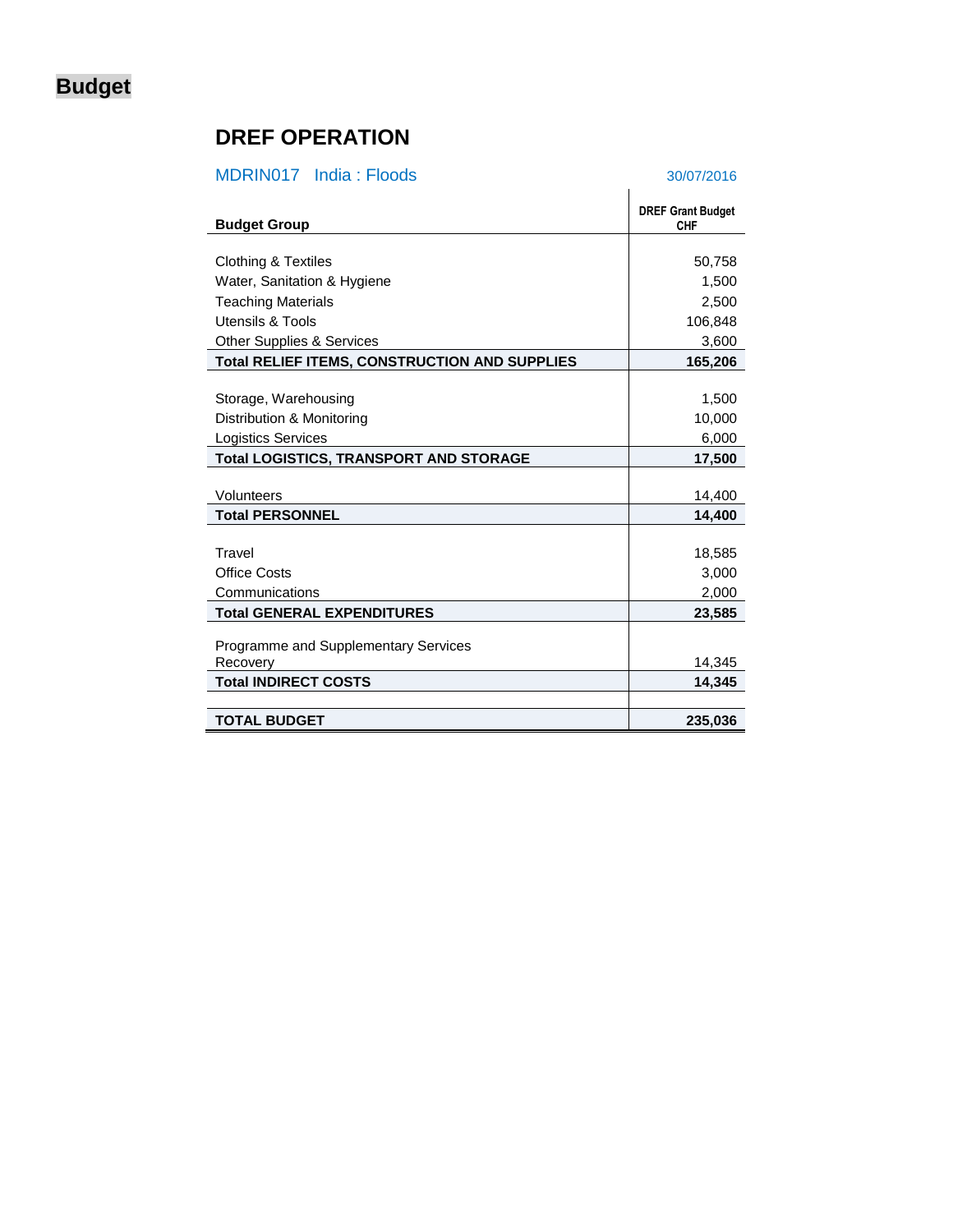### **Contact information**

#### **For further information specifically related to this operation, please contact:**

#### **Indian Red Cross Society:**

 Dr. Veer Bhushan, Acting Secretary General; phone:+91 11 2371 6441; email: [joint.secretaryircsnhq@gmail.com](mailto:joint.secretaryircsnhq@gmail.com)

#### **IFRC CCST New Delhi:**

- Leon Prop, head of CCST; phone +91 11 233 24203; email: [leon.prop@ifrc.org](mailto:leon.prop@ifrc.org)
- Daniel Bolaños, regional programme coordinator, phone: +91 11 2411 1122; email: [daniel.bolanos@ifrc.org](mailto:daniel.bolanos@ifrc.org)
- Vijay Kumar Ummidi, Disaster Preparedness Manager; phone: +91 88 00 266 280; email: [vijaykumar.ummidi@ifrc.org](mailto:vijaykumar.ummidi@ifrc.org)

#### **IFRC Asia Pacific regional office in Kuala Lumpur:**

- Martin Faller, deputy regional director; email: [martin.faller@ifrc.org](mailto:martin.faller@ifrc.org)
- Nelson Castaño Henao, head of DCPRR unit: [nelson.castano@ifrc.org](mailto:nelson.castano@ifrc.org)
- Mathieu Léonard, operations coordinator; mobile: +6019 620 0357; email: [mathieu.leonard@ifrc.org](mailto:mathieu.leonard@ifrc.org)
- Riku Assamaki, regional logistics coordinator; mobile: +6012 298 9752; email: [riku.assamaki@ifrc.org](mailto:alka.kapoorsharma@ifrc.org)
- Diana Ongiti, relationship manager: emergencies; Tel: +60 3 9207 5700; email: [diana.ongiti@ifrc.org](mailto:diana.ongiti@ifrc.org)
- Clarence Sim, acting head of PMER; email: [clarence.sim@ifrc.org](mailto:clarence.sim@ifrc.org)

#### **IFRC Geneva:**

- Susil Perera, senior officer, response recovery and preparedness; phone: +412 2730 4947; email: [susil.perera@ifrc.org](mailto:susil.perera@ifrc.org)
- Cristina Estrada, operations quality assurance senior officer; phone: +412 2730 4260; email: [cristina.estrada@ifrc.org](mailto:cristina.estrada@ifrc.org)

#### **Click here**

- **1. [DREF budget above](#page-7-0)**
- **2. Click here [to return to the title page](#page-0-0)**

### **How we work**

All IFRC assistance seeks to adhere to the Code of Conduct for the International Red Cross and Red Crescent Movement and Non-Governmental Organizations (NGO's) in Disaster Relief and the Humanitarian Charter and Minimum Standards in Disaster Response (Sphere) in delivering assistance to the most vulnerable.

The IFRC's vision is to inspire, encourage, facilitate and promote at all times all forms of humanitarian activities by National Societies, with a view to preventing and alleviating human suffering, and thereby contributing to the maintenance and promotion of human dignity and peace in the world.

www.ifrc.org Saving lives, changing minds.